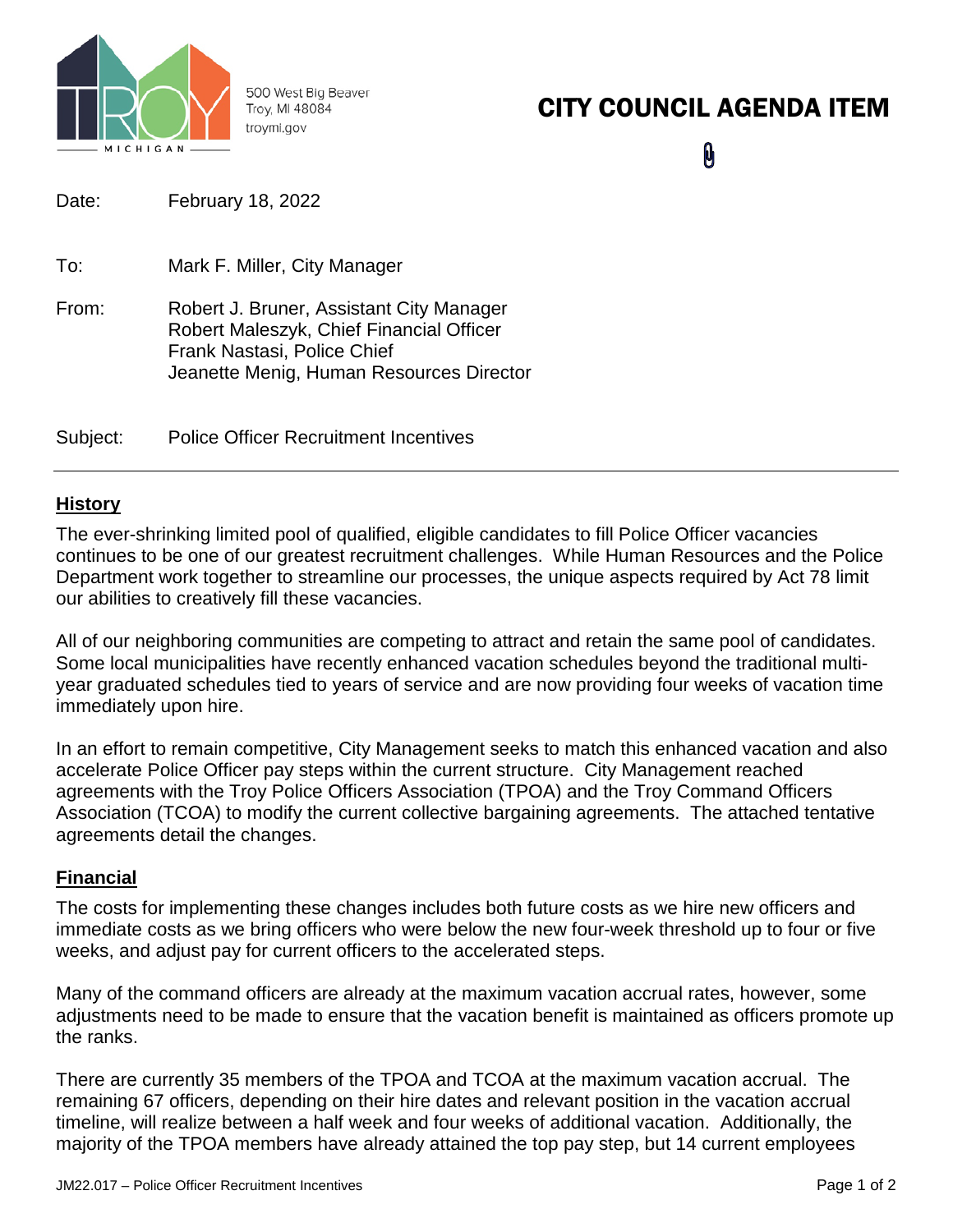would see a pay adjustment according to the accelerated pay schedule. The cost of these adjustments is estimated at \$270,000 for fiscal year 2022/2023.

It should be noted that City Management continues to explore options for Police Officer retention in addition to these immediate recruitment incentive strategies. However, it was necessary to move forward now with the recruitment incentives due to an upcoming recruitment cycle for Police Officer.

### **Recommendation**

We recommend that City Council ratifies the agreements attached, accelerating the TPOA vacation accrual schedule and pay steps and the TCOA commensurate vacation accrual. Resolution A modifying the TPOA agreement should be considered first, as resolution B modifying the TCOA agreement is predicated on the approval of A.

#### **Legal Review**

This item was submitted to the City Attorney for review pursuant to City Charter Section 3.17.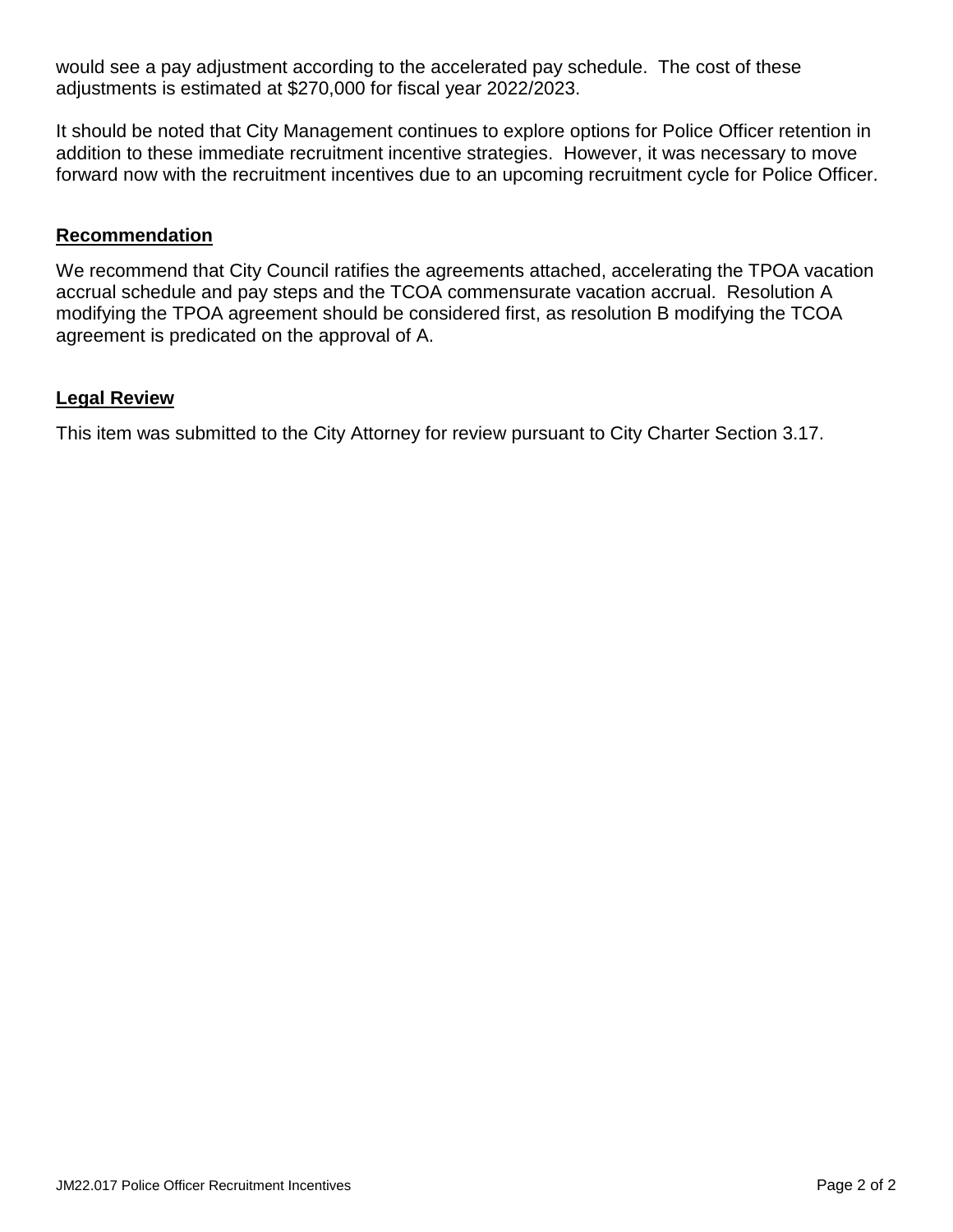

500 West Big Beaver<br>Troy, MI 48084 troymi.gov

## **TENTATIVE AGREEMENT** City of Troy and TPOA

February 8, 2022

# The City and the Union agree to modify Article  $42 - Wages$  as follows:

|        |                                | Certified PO<br>No Experience | Part-time &<br>certified PO with<br>less than one<br>year experience | More than one but<br>less-than-two-years<br>of full-time sworn<br>PO experience | Two or more years<br>of full-time sworn<br>PO experience |
|--------|--------------------------------|-------------------------------|----------------------------------------------------------------------|---------------------------------------------------------------------------------|----------------------------------------------------------|
|        | Advancement                    | Starts at Step 1              | Starts at Step 2                                                     | Starts at Step 3                                                                | Starts at Step-46                                        |
| Step 1 |                                | \$52,658                      |                                                                      |                                                                                 |                                                          |
| Step 2 | 6 months from<br>Step 4        | \$57,924                      | \$57,924                                                             |                                                                                 |                                                          |
| Step 3 | 6 months from<br>Step 2        | \$63,189                      | \$63,189                                                             | \$63,189                                                                        |                                                          |
| Step 4 | 6 months from<br>Step-3        | \$69,508                      | \$69,508                                                             | \$69,508                                                                        | \$69,508                                                 |
| Step 5 | 6-months 1 year<br>from Step 4 | \$72,668                      | \$72,668                                                             | \$72,668                                                                        | \$72,668                                                 |
| Step 6 | 1 year from<br>Step 5          | \$76,880                      | \$76,880                                                             | \$76,880                                                                        | \$76,880                                                 |
| Step 7 | 1 year from<br>Step 6          | \$81,718                      | \$81,718                                                             | \$81,718                                                                        | \$81,718                                                 |

#### Effective July 1, 2022:

|        | $\omega_{\rm H,000}$           | Certified PO<br>No Experience | Part-time &<br>certified PO with<br>less than one<br>year experience | More than one but<br>less than two years<br>of-full-time sworn<br>PO experience | Two or more years<br>of full-time sworn<br>PO experience |
|--------|--------------------------------|-------------------------------|----------------------------------------------------------------------|---------------------------------------------------------------------------------|----------------------------------------------------------|
|        | Advancement                    | Starts at Step 44             | Starts at Step 2                                                     | Starts at Step 3                                                                | Starts at Step-4 6                                       |
| Step 1 |                                | \$53,711                      |                                                                      |                                                                                 |                                                          |
| Step 2 | 6 months from<br>Step 4        | \$59,082                      | \$59,082                                                             |                                                                                 |                                                          |
| Step 3 | 6 months from<br>Step-2        | \$64,453                      | \$64,453                                                             | \$64,453                                                                        |                                                          |
| Step 4 | 6 months from<br>Step 3        | \$70,898                      | \$70,898                                                             | \$70,898                                                                        | \$70,898                                                 |
| Step 5 | 6-months 1 year<br>from Step 4 | \$74,121                      | \$74,121                                                             | \$74,121                                                                        | \$74,121                                                 |
| Step 6 | 1 year from<br>Step 5          | \$78,418                      | \$78,418                                                             | \$78,418                                                                        | \$78,418                                                 |
| Step 7 | 1 year from<br>Step 6          | \$83,352                      | \$83,352                                                             | \$83,352                                                                        | \$83,352                                                 |

All existing employees will transition to the new pay schedule starting the next complete pay period<br>following ratification.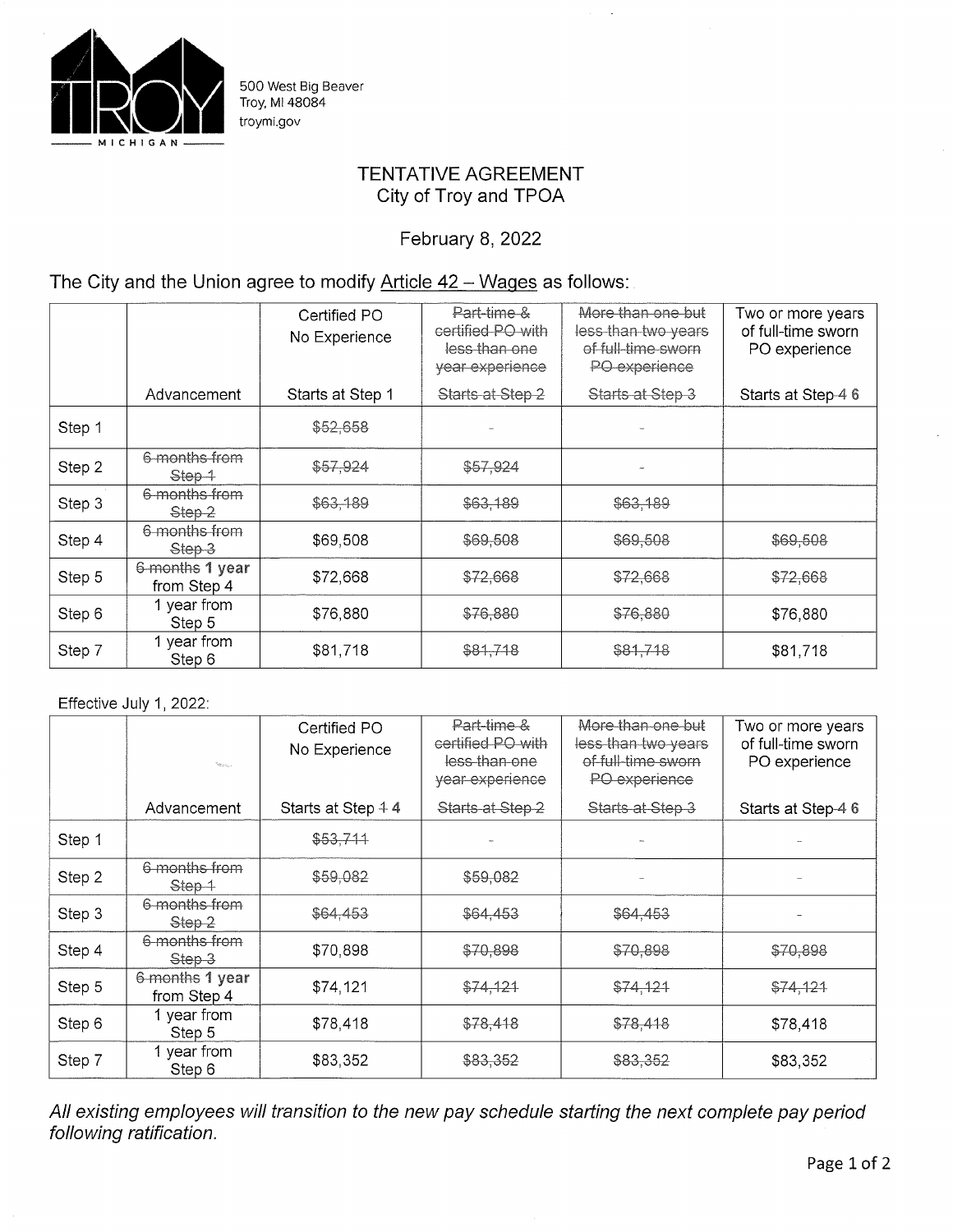The City and the Union agree to modify Article 31 - Vacation as follows:

A. All officers hired as new full-time employees shall receive four weeks (160 hours) of available vacation upon hire and a new available bank of four weeks (160 hours) on January 1 of the next calendar vear.

Thereafter, officers shall qualify for vacation leaves on January 1 of each calendar vear according to the following schedule:

- 1. For all months worked in the previous calendar year prior to the third service date with the City, an officer shall accumulate vacation leave at the rate of 6,2/3 hours for each month worked.
- 2. For all months worked in the previous calendar vear bevond the third and prior to the eighth service date with the City, an officer shall accumulate vacation leave at the rate of 10 hours for each month worked.
- $3<sub>1</sub>$ For all months worked in the previous calendar year beyond the eighth and prior to the fifth service date with the City, an officer shall accumulate vacation leave at the rate of 13 1/3 hours for each month worked.  $(12$  months = 160 hours)
- 4. For all months worked in the previous calendar year beyond the thirteenth service date with the City, an officer shall accumulate vacation leave at the rate of 15 hours for each month worked-
- For all months worked in the previous calendar year beyond the fifth service date with the City, an  $5$ officer shall accumulate vacation leave at the rate of 16 2/3 hours for each month worked. (12 months  $= 200$  hours)

Current City of Troy full-time employees who transfer from another employee group will receive the vacation accrual according to the schedule above, based upon their City of Troy service date.

Additionally:

Officers who have accrued less than 4 weeks (160 hours) of vacation for use in 2022 will be increased to 4 weeks (160 hours) in their available 2022 vacation leave bank. All current officers will be transitioned to the new accrual rate and schedule above within one month of ratification. (All TPOA members will be at 4 weeks of vacation time or 5 weeks of vacation time.)

FOR THE UNION:

 $2027$ Date:

FOR THE CI Date: